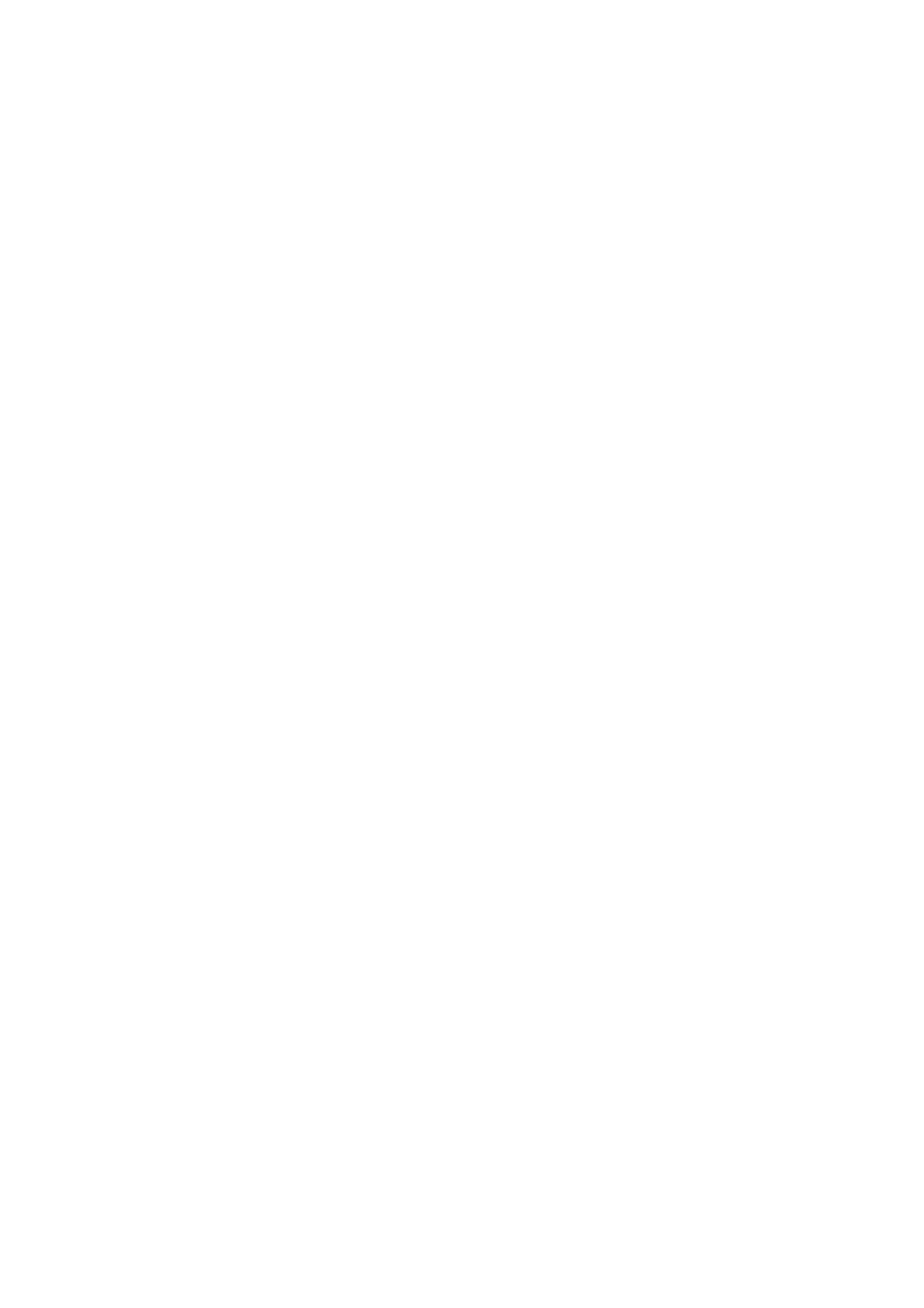# **Scenarios-A tool for starting a research process**

Fredrik Lagergren, KTH School of Industrial Management, KTH Maxime Flament, Communication Systems,  $S^2$ , Chalmers Fredrik Gessler, Department of Industrial Economics and Management, KTH Olav Queseth, Radio Communication Systems,  $S^3$ , KTH Rickard Stridh, Signal Processing,  $S<sup>3</sup>$ , KTH Matthias Unbehaun, Radio Communication Systems, S<sup>3</sup>, KTH Jiang Wu, TS-Lab, Teleinformatics, KTH Jens Zander, Radio Communication Systems, S<sup>3</sup>, KTH SE-100 44 Stockholm 4GW-PCC@s3.kth.se, Jens.Zander@s3.kth.se

#### **ABSTRACT**

Scenarios can be used as a tool for starting a research process within a group. When putting together a research group of people with different backgrounds, different competencies and different preconceived ideas, special attention has to be put on the problem of integration. Many different "tools" can be used to help merging the different approaches of the individuals constituting the group. One such tool is scenario work. Trends are created by analyzing and structuring the environment around the project. Combining and extrapolating the trends gives a basis for creating the scenarios. The scenarios are then used to help refining research issues. Both the process and the result are hence of importance. The process aims at revealing the different approaches and possible conflicts due to the different scientific and research traditions among the members of the group. The result forms a basis for refining and limit the research question.

The work within the 4th Generation Wireless Infrastructure project group of the PCC-project aims at finding important design issues for the infrastructure of a future wireless communication system. Using the scenarios as a starting point the research questions originally put, have been successfully challenged and refined.

#### **INTRODUCTION**

Every year huge amounts of money is spent on strategic research in many different fields all over the world. Seldom the question on what makes a research project strategic arises. Strategic for the country? Strategic for a company? Strategic for an existing research community? Strategic for an individual scientist? The question on

what is meant by "strategic" and for whom needs a thorough treatment. Still, defining key research issues for a large project is difficult without a strategic perspective.

How could one form a strategic perspective? There exists many tools for helping management in companies and other organizations to create an understanding of the strategic perspective. In all research and development there exists assumptions about the future. This is envisioned in assumptions about the situation where the future product or system will be in use. Many of these assumptions are inherent and not outspoken since they are natural parts of the field of research in question.

There are many ways of handling the problem of assumptions about the future. A large variety of tools have been developed. There is a dividing line between statistical methods and investigating methods. One basic assumption in the statistical methods is that it is possible to find something quantifiable to measure i.e. GNP, Number of buyers on a market or number of cars or similar measures. By measuring and extrapolate one can project a development and hereby interpret the result into strategic considerations in the present. Methods of this kind are: Delphi, Mathematical models of economic development, trend extrapolation etc.

A different approach is also in use. Instead of finding a single or perhaps a few variables to use as indicators of something else, more effort is put into investigating, analyzing and understanding the context of a situation. Extrapolation of trends made visible through the understanding of the situation is crucial.

One of the most wide-spread methods of this latter character is scenario development. There are many different kinds of scenarios but the kind originally developed by Peter Schwartz and his team at Royal Dutch Shell during the seventies is probably the most used. Today the same people are working in Global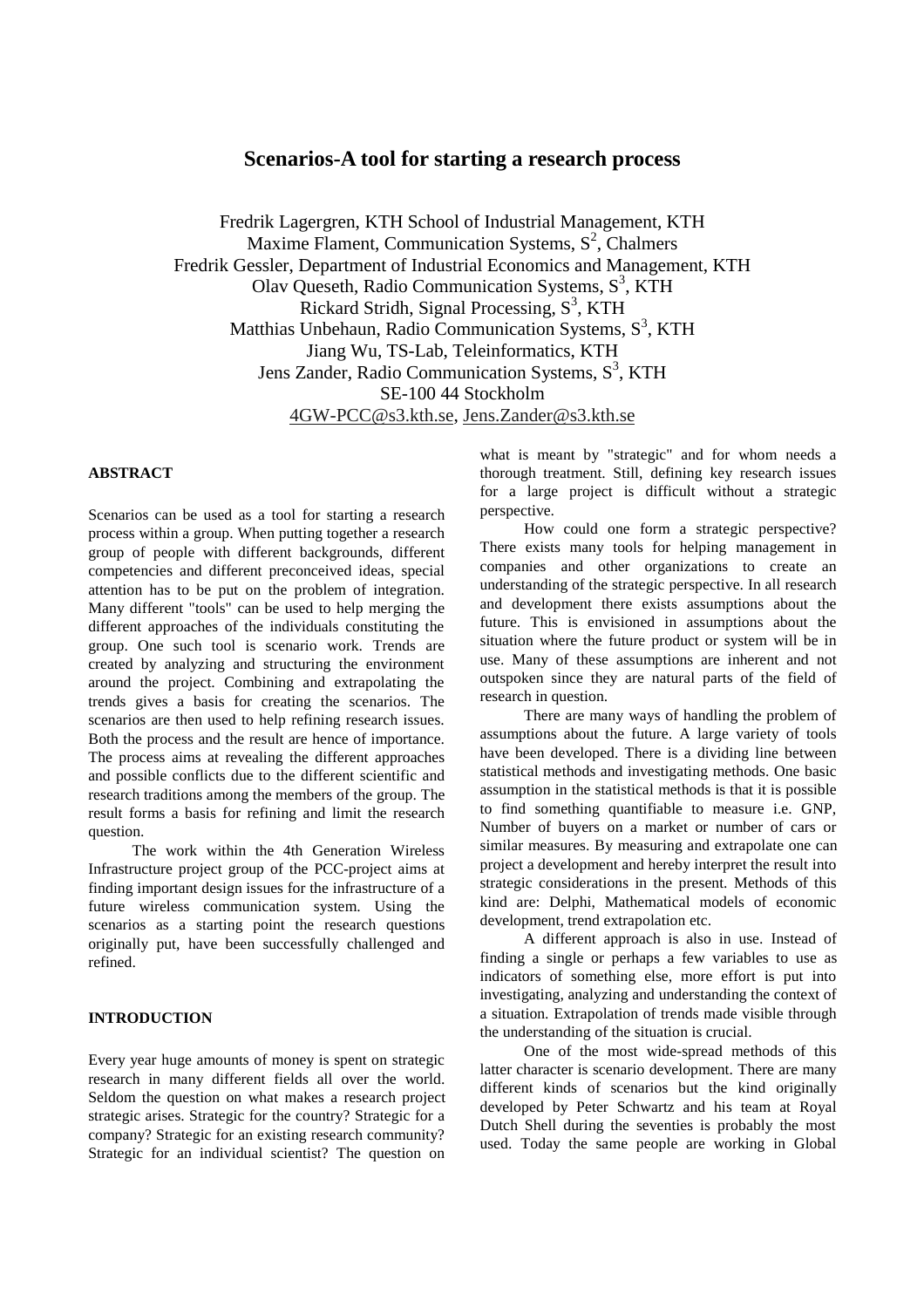Business Network, GBN, which is a "Think-tank" and consulting firm working with scenarios. [1,2,3]

Many different companies and organizations are using scenarios today for many purposes. One example is Ericsson which involve most of its middle and top management to develop scenarios both as a common basis for discussions on where Ericsson is today and where to position for tomorrow. In their first round during 1996, over 500 people where interviewed, both internally and externally. The work resulted in three scenarios partly presented in the annular report. [4]

Another example is Siemens-Nixdorf which have a special scenario unit that produces scenarios that shall "challenge executive management's view of conventional business strategy development and implementation, identify long-term social, business, economic & technological trends and discontinuities…" [5]

Yet another example is the project "Teknisk framsyn" (Technological foresight) by the Swedish academy for engineering science (IVA) and the Swedish national board for industrial and technical development , (NUTEK). "The purpose is to assist public agencies, institutions of higher learning and business organizations to formulate appropriate decisions." The project started in late 1997 and will be finished during 1999. [6] The PCC Vision: "Mobile multimedia services to all at the same price level as fixed telephony today." which is interpreted for the  $4<sup>th</sup>$  Generation wireless project as: "…studying key problems in the architecture and

deployment of future wireless access infrastructures required …." Within the  $4<sup>th</sup>$  GW the aim is to identify key research issues for the PCC-project. This aim resembles

the aim of the "Teknisk Framsyn" of IVA-NUTEK but on a technological level. The scenarios of Ericsson give interesting input since they are focusing on the same object, telecommunication. Apart from that, Ericsson is a company and thus have a different perspective to start with than the  $4<sup>th</sup>$  GW group. Therefore it is necessary to develop scenarios that better fill the needs of the project. Defining key research issues using a strategic perspective with the help of scenarios will improve the whole of the research within the PCC-project.

## **METHOD**

The project process model is illustrated in the fig 1. The project work is focused around the working assumptions (WA:s) that provide the common platform for interrelating, comparing and selecting research problems in the different WP:s. The task of the WP is to derive and analyze key (bottleneck) problems in the current set of WA:s. The focus is on studying the feasibility of solving these problems as well as determining

performance limits set due to these bottleneck problems. The result will be used to modify the WA:s by changing the trade-offs between various bottleneck areas. The WA have to be consistent with a set of background



Figur 1. The working process of the 4th GW project.

assumptions (BA:s) describing relevant parts of a techno-/socio-/economical scenario for telecommunications in the time period 2010-2020.

#### *Scenario process*

Initially the surroundings to the project is under study. The participants all have exams in electro- or computer engineering from different universities in Europe. The different backgrounds and languages serve as a broad basis for different perspectives on the matter.

The surroundings of the project is interpreted as current trends and evolvements in the telecom business, business in general and at a more political level.

#### *Brainstorm*

To initiate the discussion a brainstorming session is performed. During the session each participant is encouraged to think freely on the matter and write down observations, statements or questions on a small yellow Post-it note. Every string of text on these notes represented an area of thought that is of interest. If the text is a question, the combined question -answer is interesting. If it is a statement, the questions and reasons for the statement is of interest. Thereby everything represented a fragment of an interesting area that can be further examined.

During the session one rule is forced. It is forbidden to put forward any form of critique of the others notes. It is even forbidden to place critique on one's own notes. The idea is to, as free as possible, generate interesting thoughts that can be further examined.

Approximately 90 little yellow notes in 8 areas (Business and industry, Infrastructure, Market issues, Politics, Regulation, Social life, Technology and Usage) is the result. The 8 areas evolves by collecting and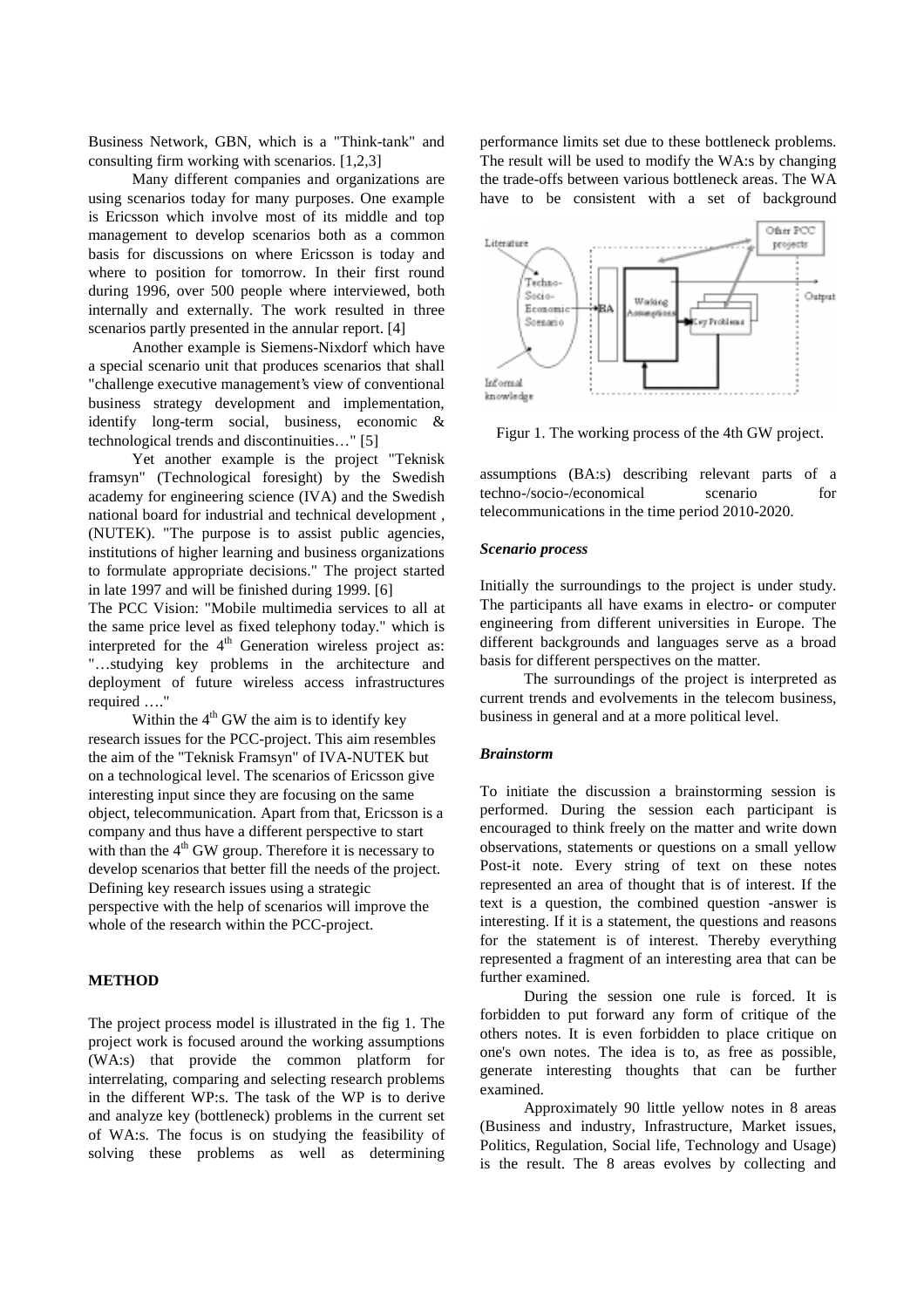clustering the notes trying to find reasons behind the facts or questions scribbled on the notes.

## *Formulate fragments*

The different areas that appears to be interesting are further examined and eventually developments in these areas can be seen. These developments later form the basis for the trends that are created to comprehend the development.

To cover more aspects that seem important, but not present in the brainstorming, some additional research is performed. These areas are: Who might the actors be in telecom and related areas in 2010?, What will peoples life be like in 2010? And neighboring technologies that might affect our area of interest.

#### *Trends*

Bringing the fragments and the ideas from the additional research together, trends behind the development form. Many fundamental trends together change the society. The core directions of development in different areas may be visible only via the influence on more visible developments. However these underlying trends must be identified to understand the development.

Rather than providing an exact definition for the trends, a more pragmatic approach is used.. Start with an observable change and ask "Why?" repeatedly. Where to stop asking "why?" is also a pragmatic matter to be decided by common sense.

For example:

- 1. Brandnames will be more important! More precisely: The brand name of the content, e.g. CNN, Bonniers
- 2. Why? It is necessary to identify the sender of the information.
- 3. Why? The brand name will provide a guarantee of a certain quality.
- 4. Why? There will be many senders of information. It is necessary to quickly identify the information that is correct, and has relevance for the receiver.
- 5. Basic trend: The amount of information available will increase dramatically.

#### *Fragments into larger parts.*

Combining trends into Megatrends is the final step of abstraction. These are the clear and roughly understandable output that can describe possible futures. The Megatrends work as basic parts in creating the scenarios. By changing the importance of the developments within the different Megatrends several different scenarios appear.

An exact definition of a megatrend is difficult to give. Identifying megatrends is therefore an interactive process. Some megatrends are already observable today. Uncovering and analyzing them is the basis for identifying new megatrends. Identifying such new megatrends early on or even prior to their emergence is of course of greatest value.

The megatrends serve several purposes. First, by relating megatrends to observable changes, they help to gauge the relevance of them. Second, they can be used more readily in communicating our work Each Megatrend will be described using a number of attributes as What is the megatrend, why is it a megatrend, what enables the megatrend etc. The idea to structure the attributes came from the FutureScape. [5]

- What? A short description of the Megatrend.
- Why? Reasons for changes or movement in the Megatrend.
- Enablers? Factors which strengthen this Megatrend
- Inhibitors? Factors which weaken this Megatrend.
- Paradigms? Changes in ways of thinking about the world due to the Megatrend.
- Predictability? Degree to which development can be foreseen for this Megatrend.
- Influence? Ways for companies to affect the Megatrend.
- Experts? Sources for additional information about this Megatrend.
- Timing? Dates for key milestones in the development of the Megatrend.

These are the clear and roughly understandable output that can describe possible futures. *The final Megatrends identified are:*

- *Globalization of products, services and companies*
- *Communicating appliances*
- *Services become more independent of infrastructure*
- *Information trading (Information overflow)*
- *Education increasingly important*
- *Standards, Licensing and post-harmonization*

#### *Synthesize and create scenarios.*

The different Megatrends are ranked according to importance and uncertainty relative to the  $4<sup>th</sup>$  GW project. This is a rather difficult matter since some of the megatrends seem to be both more important and more certain because of their nature. The trends that are more certain becomes the skeleton of all the scenarios while the ones more uncertain are used to create the variety of the scenarios. The uncertain megatrends can be said to serve as axis to span a space of possible futures with the same basis.

One example is the combination of a strong "Communicating appliances" and weak "Standardization" gives input to the "Anything goes" scenario.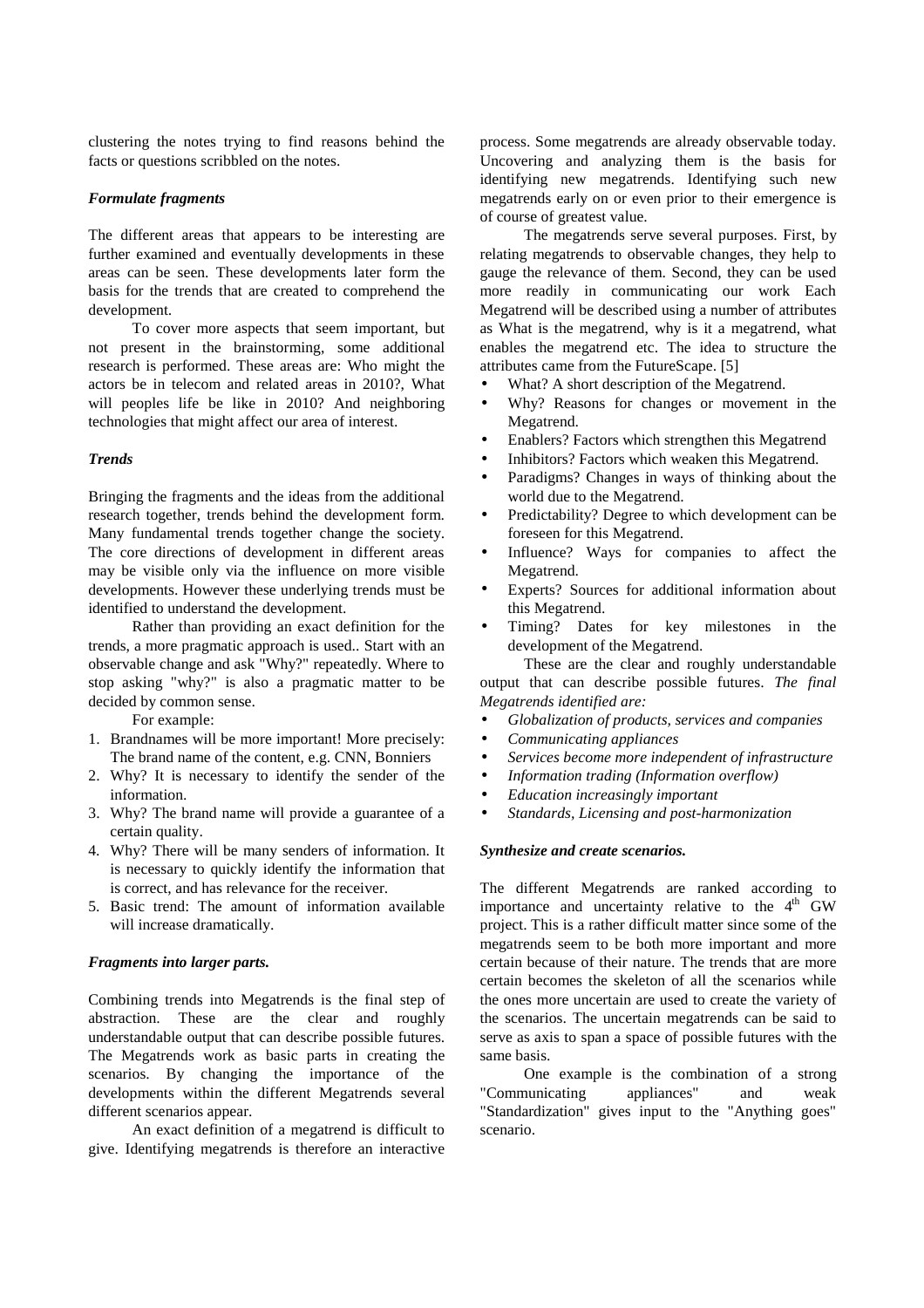Many possible outcomes are defined and some of the more interesting points in this space are chosen to be the Scenarios and the final outcome of the analysis.

To go from the Megatrend into a scenario, more "life" have to be added to the megatrend. This is done by extrapolating the megatrend and presenting the results in the form of newspaper headlines explaining important steps in the development. Some of the headlines for the megatrend "Communicating appliances" are shown below:

- 1999 Microsoft releases "windows for appliances".
- 2001 Sony, Matsushita and Phillips defines standard for inter-appliance communication over the power lines. (Standard mainly intended for home audiovideo equipment).
- 2001 50 MHz released for unlicensed wireless LAN operation.
- 2002 More than 50% of the VCRs sold in Sweden are configurable via a web interface.
- 2004 95% of computers sold have built-in Wireless LAN connection.
- 2007 A Vattenfall study shows substantial savings in power consumption in houses with smart appliances boosting sales.
- 2010 Largest white goods manufacturer drops production of all non-web-enabled products.

After that several different lines of thoughts presented in the headlines are collected and discussed, three different scenarios are decided upon. They are given the names "Anything goes", "Integrity-Big brother protects you from little brother" and "Pocket computing". [7,9]

The scenarios are written in three different parts each. The three perspectives are: A general description of the society in the scenario, a scene from inside the telecom business and a day in a normal persons life. This gives a threefold perspective on each scenario. [7,9]

# *Interpret the scenarios in the light of the needs of the project.*

Each student has to challenge his workpackage against the scenarios to see what changes that might be the result. This part is not finished yet. Probably it never will be finished. Both the scenarios and the workpackages will be subject to change for a long time. Hopefully the scenarios can be revised and enhanced so that they can fill the role of giving a challenge to the established assumptions.

#### **ANALYSIS OF THE PROCESS**

Before analyzing the process the fact that there are many processes involved has to be considered. Three important

processes are, the knowledge forming process, the practical process of creating the scenarios and the overall PCC-project process.

#### *The knowledge forming process*

A perspective is a metaphor for all the preconceived ideas, thoughts and understanding that comes with an education. Clarifying and changing the perspectives one normally applies to a problem is often beneficial to when formulating and defining the problem. [8] To be able to clarify the perspective one has to adapt another perspective and then compare and see the differences. Scenarios, and the process behind, are of a different perspective than most people normally would consider. Therefore it is a support when changing perspectives.

#### *The practical process*

An afterthought on the more practical details of the work give some ideas on how to perform such work in a better manner.

A more closely related project team should be able to make the scenarios much faster. Almost a year has been spent on the work until today. On the other hand, when the project started the team was just newly recruited and the scenario process hence became a way of developing a more closely related team.

Instead of spending almost a year with meetings on average every second week, a shorter but more intense working period can be fruitful. However, the long time used have given time for reflection along the way which might not have been the case if the more concentrated form had been used.

A third practical detail relates to the fact that two of the participants are located far away from the rest. To enable participation in meetings a phone conference equipment is used. Participating over the phone is not the same as real participation. It is best used for shorter meetings. Long discussions are difficult to follow over the phone since it is difficult to hear who says what. Another problem is when participants in the room starts using whiteboard or pictures to describe. This can be solved by using internet video equipment.

#### *The PCC-project process*

The scenarios gives new input and ideas that can be measured against the basic assumptions of the PCCproject. Such comparison is necessary to update and develop the project on a higher level, for instance initiate new projects or research areas.

On a lower level the scenarios might lead to slight adaptations and justifications of the individual work